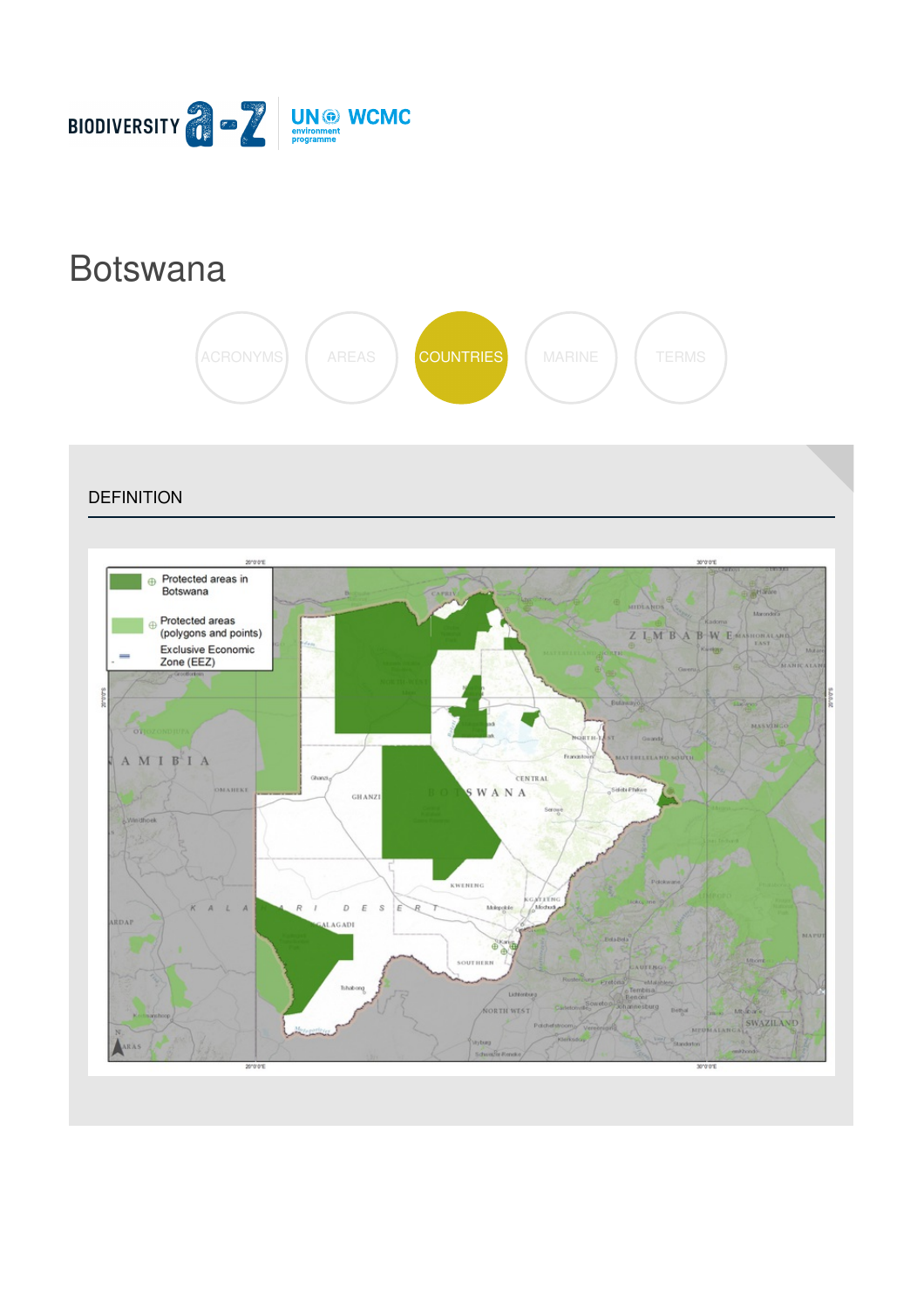# [PROTECTED](javascript:void(0)) AREAS

| Protected areas designated under international conventions and agreements |   |  |
|---------------------------------------------------------------------------|---|--|
| <b>World Heritage sites</b>                                               | ✔ |  |
| <b>Natural</b>                                                            | ✔ |  |
| Cultural                                                                  |   |  |
| <b>Mixed</b>                                                              |   |  |
| Ramsar sites (Wetlands of International Importance)                       | ✔ |  |
| Man and the Biosphere Reserves                                            |   |  |
| <b>National-level protected areas</b>                                     |   |  |
| <b>IUCN Protected Area Management Categories</b>                          | ✔ |  |
| $l$ a                                                                     |   |  |
| $\underline{\mathsf{lb}}$                                                 | ✔ |  |
| Щ                                                                         | ✔ |  |
| Ш                                                                         |   |  |
| <u>IV</u>                                                                 | ✔ |  |
| $\underline{\mathsf{V}}$                                                  |   |  |
| $\underline{\mathsf{V}}$                                                  |   |  |
| Not Assigned or Not Reported                                              |   |  |

## BIODIVERSITY [DESIGNATIONS](javascript:void(0))

Biodiversity designations represent the sites or regions that have been identified as important for biodiversity conservation due to their biological uniqueness or the high threat that they face. A plethora of different approaches have been promoted by conservation organisations and researchers in order to guide decisions about where to invest in biodiversity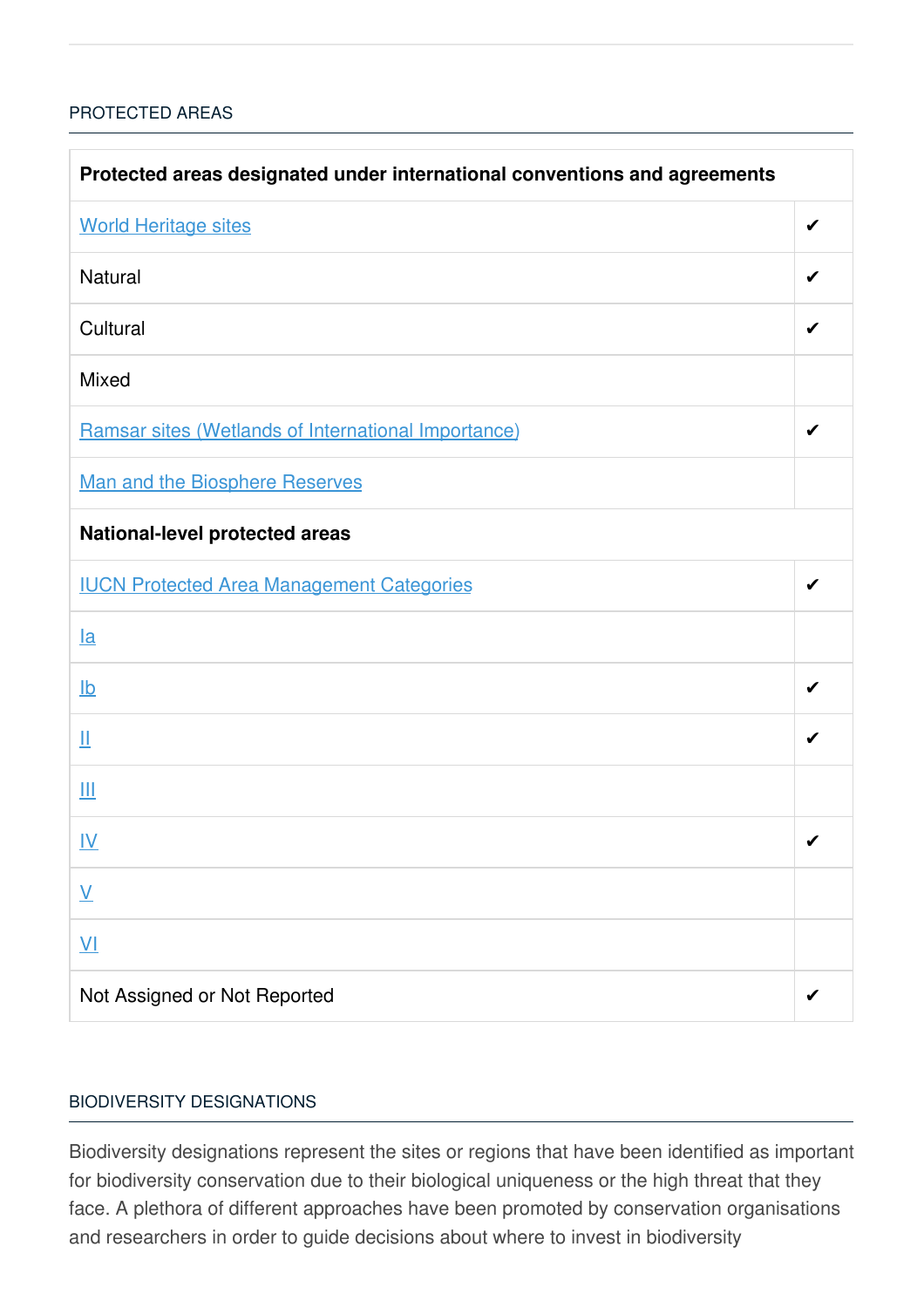conservation. These approaches use globally consistent criteria and available data in order to identify and classify sites. The designations themselves do not confer protected area status, but many of the sites identified may partly or fully overlap with a protected area designation on-ground.

| <b>Key Biodiversity Areas</b>             | ✔ |
|-------------------------------------------|---|
| <b>Alliance for Zero Extinction Sites</b> |   |
| <b>Crisis Ecoregions</b>                  | ✔ |
| <b>Centres of Plant Diversity</b>         |   |
| <b>Endemic Bird Areas</b>                 |   |
| <b>Global 200 Ecoregions</b>              | ✔ |
| <b>High Biodiversity Wilderness Areas</b> | ✔ |
| <b>Intact Forest Landscapes</b>           |   |
| <b>Last of the Wild</b>                   | ✔ |

# [CONVENTIONS](javascript:void(0)) AND TREATIES

Important conventions and multi-lateral agreements that relate to biodiversity and the environment.

| <b>Convention on Biological Diversity (CBD)</b>                                                   | <b>Ratification</b>  |
|---------------------------------------------------------------------------------------------------|----------------------|
| <b>Convention on International Trade in Endangered Species of Wild Fauna</b><br>and Flora (CITES) | Accession            |
| <b>Convention on the Conservation of Migratory Species of Wild Animals</b><br>(CMS)               |                      |
| International Convention for the Regulation of Whaling (ICRW)                                     |                      |
| <b>International Plant Protection Convention (IPPC)</b>                                           | Contracting<br>party |
| <b>International Convention for the Prevention of Pollution from Ships</b>                        |                      |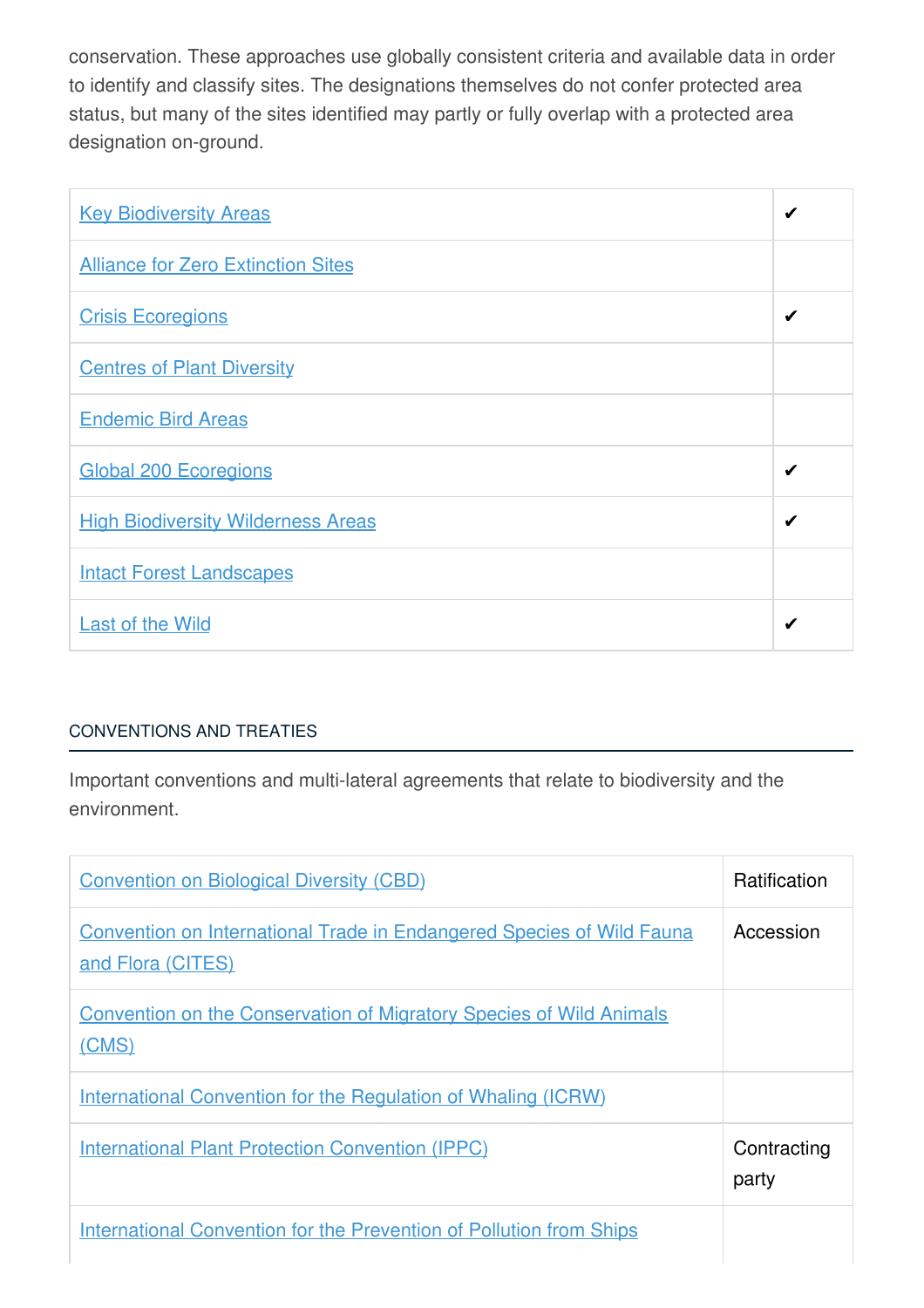| (MARPOL Convention)                                                                               |                     |
|---------------------------------------------------------------------------------------------------|---------------------|
| <b>International Treaty on Plant Genetic Resources for Food and Agriculture</b>                   |                     |
| (Plant Treaty)                                                                                    |                     |
| <b>Convention on Wetlands of International Importance (Ramsar Convention)</b>                     | Entry into<br>force |
| United Nations Convention on the Law of the Sea (UNCLOS)                                          | Ratification        |
| Chapter XXI 3. Convention on Fishing and Conservation of the Living<br>Resources of the High Seas |                     |
| <b>World Heritage Convention</b>                                                                  | Acceptance          |
| <b>Antarctic Treaty</b>                                                                           |                     |

#### OTHER [MEMBERSHIP](javascript:void(0))

| <b>Arctic Council</b>               |        |
|-------------------------------------|--------|
| International Maritime Organisation |        |
| <b>IPBES</b>                        | Member |
| <b>IPCC</b>                         | Member |
| <b>OECD</b>                         |        |

## [REFERENCES](javascript:void(0)) & WEBSITE

Links